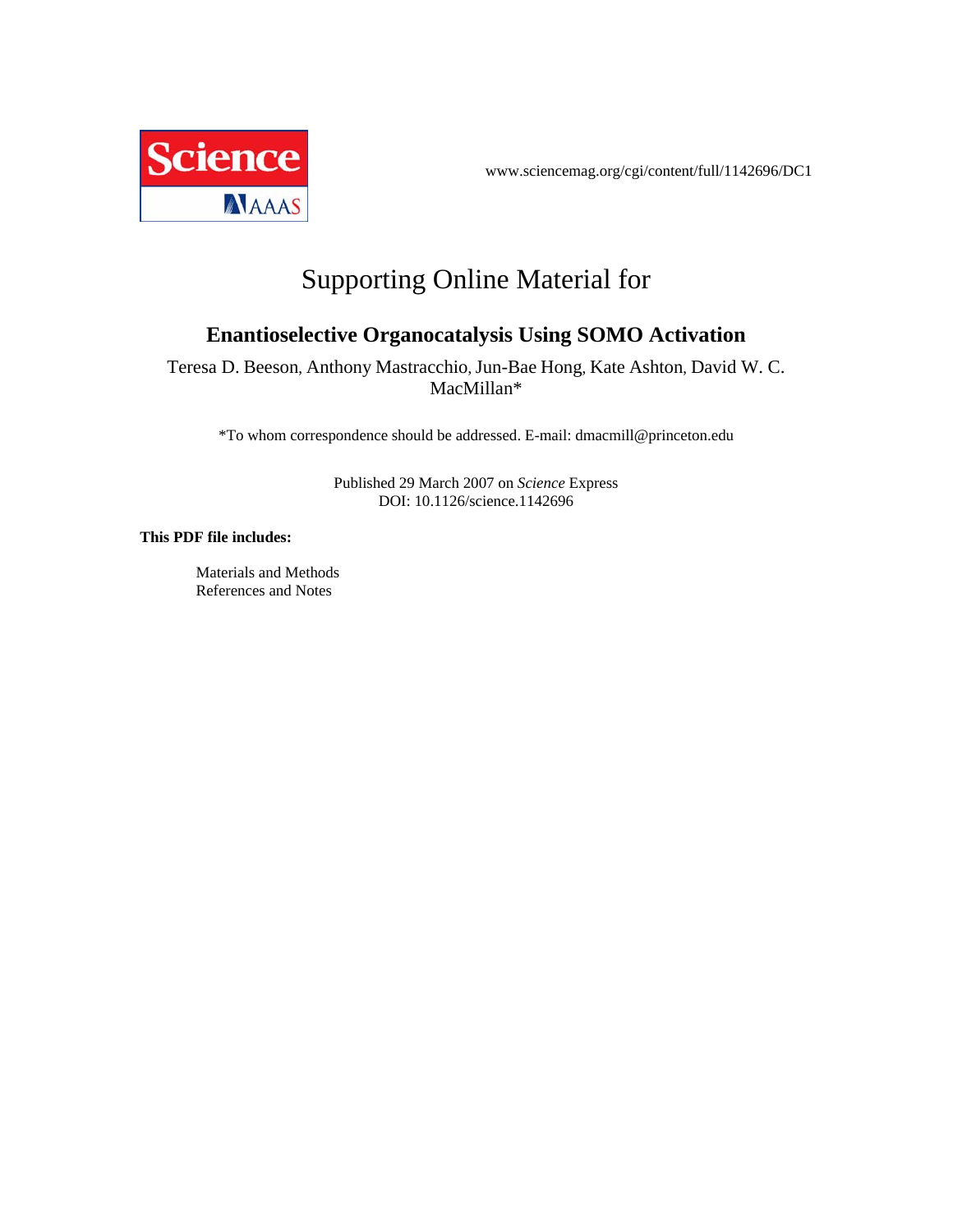# Enantioselective Organocatalysis Using SOMO Activation

Teresa D. Beeson, Anthony Mastracchio, Jun Bae Hong, Kate Ashton and David W. C. MacMillan\*

*Department of Chemistry, Princeton University, Princeton, New Jersey 08544 Division of Chemistry and Chemical Engineering, California Institute of Technology, Pasadena, California 91125* 

## Supporting Information

**General Information.** Commercial reagents were distilled prior to use following the guidelines of Perrin and Armarego (*S1*). Organic solutions were concentrated under reduced pressure on a Büchi rotary evaporator. Chromatographic purification of products was accomplished using forced-flow chromatography on Iatrobeads 6RS–8060 according to the method of Still (*S2*). Filtration of reactions was perfomed using EMD Silica Gel 60 230-400 mesh. Thin-layer chromatography (TLC) was performed on EM Reagents 0.25 mm silica gel 60-F plates. Visualization of the developed chromatogram was performed by fluorescence quenching using anisaldehyde, ceric ammonium molybdenate, potassium permanganate or iodine stain. Supercritical Fluid Chromatography (SFC) and Gas liquid chromatography (GLC) assays to determine enantiometric excess were developed using racemic samples.

<sup>1</sup>H and <sup>13</sup>C NMR spectra were recorded on Varian Mercury 300 (300 MHz and 75) MHz respectively) unless otherwise noted, and are internally referenced to residual protio solvent signals. Data for <sup>1</sup>H and <sup>13</sup>C NMR are reported as follows: chemical shift ( $\delta$ ppm), multiplicity (s = singlet,  $d =$  doublet, t = triplet, q = quartet, m = multiplet), integration, coupling constant (Hz) and assignment. IR spectra were recorded on a Perkin Elmer Spectrum BX FT-IR spectrometer and are reported in terms of frequency of absorption (cm-1). Mass spectra were obtained from the California Institute of Technology Mass Spectral facility unless otherwise noted. Gas liquid chromatography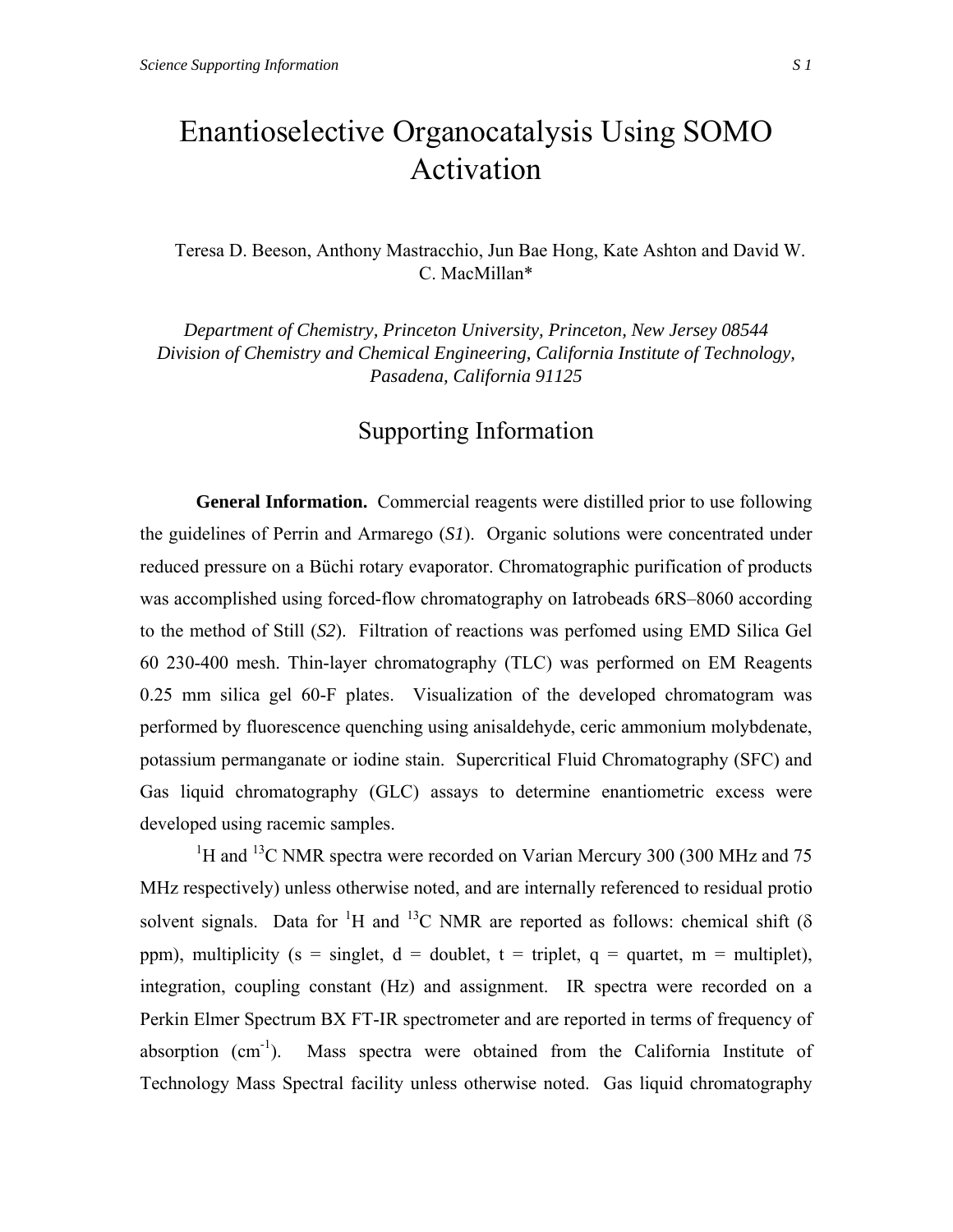(GLC) was performed on a Hewlett-Packard 6850 Series gas chromatograph equipped with a split-mode capillary injection system and flame ionization detectors using a Varian Chirasil-Dex-CB (25 m x 0.25 mm) column or Hewlett Packard HP-1 (30m x 0.32mm) column. Supercritical Fluid Chromatography (SFC) was perfomed on a Berger Minigram equipped with a variable-wavelength UV detector using a Chiralcel® OJH, ODH and Chiralpak<sup>®</sup>ADH column (25 cm) as noted (4.0 mL/min.). Optical rotations were recorded on a Jasco P-1010 Polarimeter.

**General Procedure for the** α**-Allylation of Aldehydes**: To an oven-dried 25 mL round-bottom flask equipped with a magnetic stir bar and charged with (2*S*,5*S*)-5 benzyl-2-*tert*-butyl-3-methyl-imidazolidin-4-one trifluoroacetic acid salt **1** (72 mg, 0.20 mmol), ceric ammonium nitrate (CAN) (1.37g, 2.5 mmol) and oven-dried sodium bicarbonate (126 mg, 1.5 mmol) was added dimethoxyethane (*S3*) (DME) (4.0 mL). The suspension was cooled to  $-50$  °C and deoxygenated by stirring vigorously under vacuum for 3-5 min (*S4*). The mixture was back-filled with argon and degassed twice more. The allyltrimethylsilane substrate (2.5 mmol) was added followed by the aldehyde substrate (1.0 mmol). The reaction was warmed to  $-20$  °C and stirred for 24 h under an argon atmosphere. The reaction was then cooled to  $-50$  °C and quickly filtered through a pad of silica gel, eluting with  $Et_2O$ . The flask was washed with a minimal amount of DME to transfer any remaining yellow solid to the silica pad. The filtrate was concentrated *in vacuo* and purified by forced flow chromatography to afford the title compounds. The enantioselectivity was determined either by chiral GLC analysis or chiral SFC analysis after reduction to the primary alcohol and acylation with 2-naphthoylchloride.

### α**-Allyl Aldehydes**

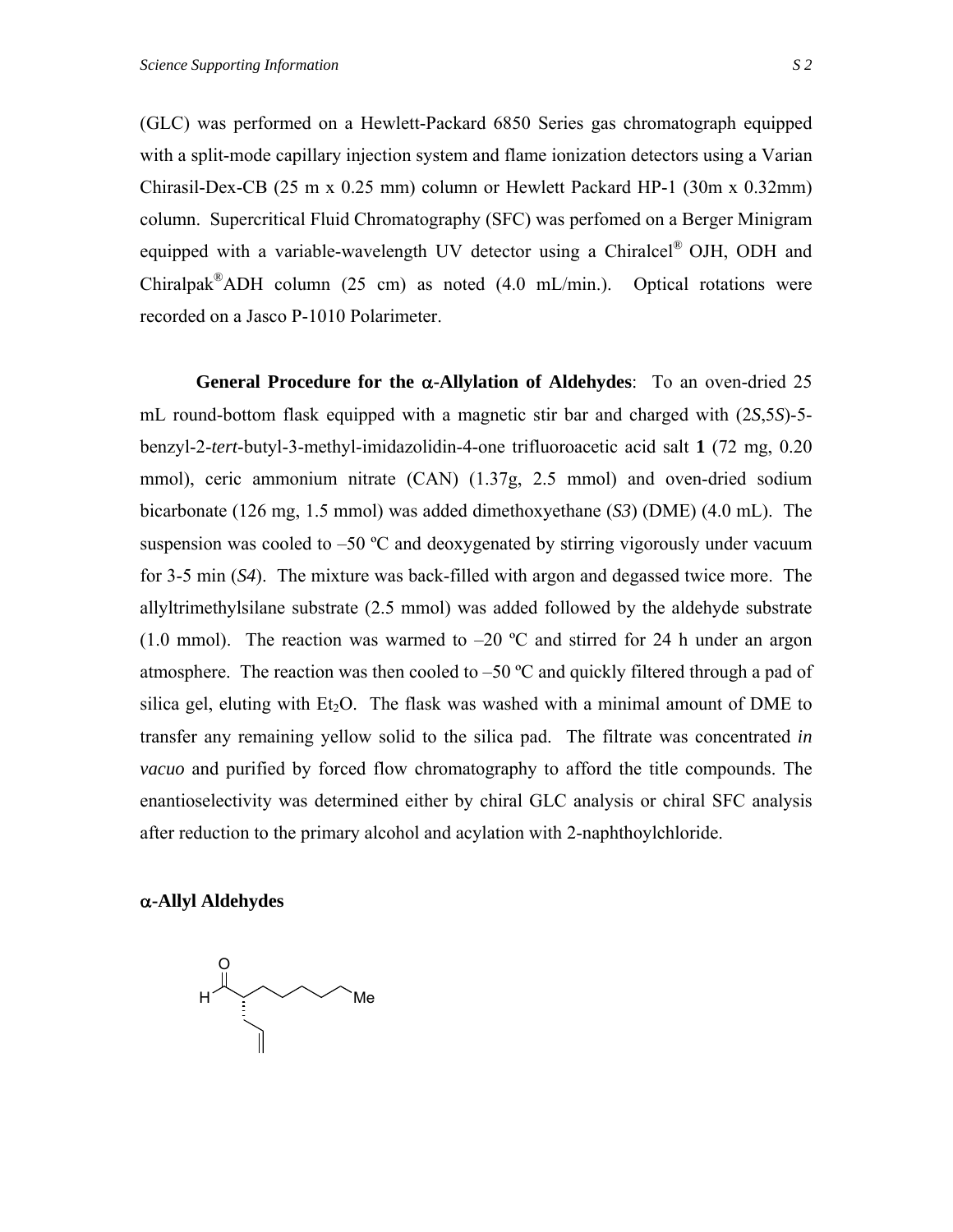**(***R***)-2-Allyloctanal (Table 1, entry 1):** Prepared according to the general procedure from octanal (156 µL, 1.00 mmol) to afford a yellow oil. Purification on Iatrobeads (2-10% Et<sub>2</sub>O/Pentanes) afforded  $(R)$ -2-allyloctanal as a colorless oil (137 mg, 81% yield, 91% ee). IR (film) 3075, 2928, 2858, 2703, 1728, 1708, 1641, 1458, 992.6, 915.5, 724.0 cm<sup>-1</sup>; <sup>1</sup>H NMR (300 MHz, acetone-d<sub>6</sub>)  $\delta$  9.59 (d, *J* = 2.4 Hz, 1H, CHO), 5.69-5.84 (m, 1H, C**H**=CH**2**), 4.97-5.10 (m, 2H, CH=C**H2**), 2.30-2.46 (m, 2H, CHC**H**2CH, C**H**CHO), 2.17-2.28 (m, 1H, CHC**H**2CH), δ 1.38-1.72 (dm, 2H, C**H2**(CH2)4), 1.20-1.38 (m, 8H, CH<sub>2</sub>(C**H**<sub>2</sub>)<sub>4</sub>), 0.87 (t,  $J = 6.9$  Hz, 3H, C**H**<sub>3</sub>); <sup>13</sup>C NMR (75 MHz, acetone-d6) δ 204.7, 136.4, 116.9, 51.7, 33.5, 32.2, 29.9, 28.8, 27.4, 23.1, 14.2. HRMS (EI+) exact mass calculated for  $[M-H]$ <sup>+</sup> (C<sub>11</sub>H<sub>20</sub>O) requires  $m/z$  168.1514, found  $m/z$ 168.1508.  $[\alpha]_D = +12.7$  (c = 1.0, CHCl<sub>3</sub>). Enantiopurity was determined by GLC using a Varian Chirasil-Dex-CB (25 m x 0.25 mm) column (100 °C isotherm); (*S*) isomer t<sub>r</sub> = 23.2 min and  $(R)$  isomer  $t_r = 23.8$  min.



**(***R***)-2-Allyl-undec-10-enal (Table 1, entry 2):** Prepared according to the general procedure from undecylenic aldehyde (200 µL, 1.00 mmol) to afford a yellow oil. Purification on Iatrobeads  $(2-10\% \text{ Et}_2O/Pentanes)$  afforded  $(R)$ -2-allyl-undec-10-enal as a colorless oil (156 mg, 75% yield, 92% ee). IR (film) 3077, 2927, 2855, 2704, 1728, 1641, 1441, 993.1, 912.1, 721.4 cm<sup>-1</sup>; <sup>1</sup>H NMR (300 MHz, acetone-d<sub>6</sub>) δ 9.59 (d, *J* = 2.2 Hz, 1H, C**H**O), 5.69-5.86 (m, 2H, CHCH2C**H**=CH**2**, CH2CH2C**H**=CH2), 4.86-5.10 (m, 4H, CHCH2CH=C**H2**, CH2CH2CH=C**H2**), 2.30-2.46 (m, 2H, CHC**H**2CH, C**H**CHO), 2.17-2.28 (m, 1H, CHC**H**2CH), 1.98-2.06 (m, 2H, CH2C**H2**CH=CH2), 1.20- 1.72 (m, 12H, CH(C**H2**)**6**); 13C NMR (75 MHz, acetone-d6) δ 204.7, 139.7, 136.5, 116.9, 114.6, 51.7, 34.4, 33.5, 29.9, 29.6, 29.5, 28.8, 27.5. HRMS (FAB+) exact mass calculated for  $[M^{+} \bullet]^{+}$  (C<sub>14</sub>H<sub>24</sub>O) requires  $m/z$  208.1827, found  $m/z$  208.1822. [ $\alpha$ ]<sub>D</sub> =  $+12.1$  (c = 1.0, CHCl<sub>3</sub>). Enantiopurity was determined by SFC analysis after reduction to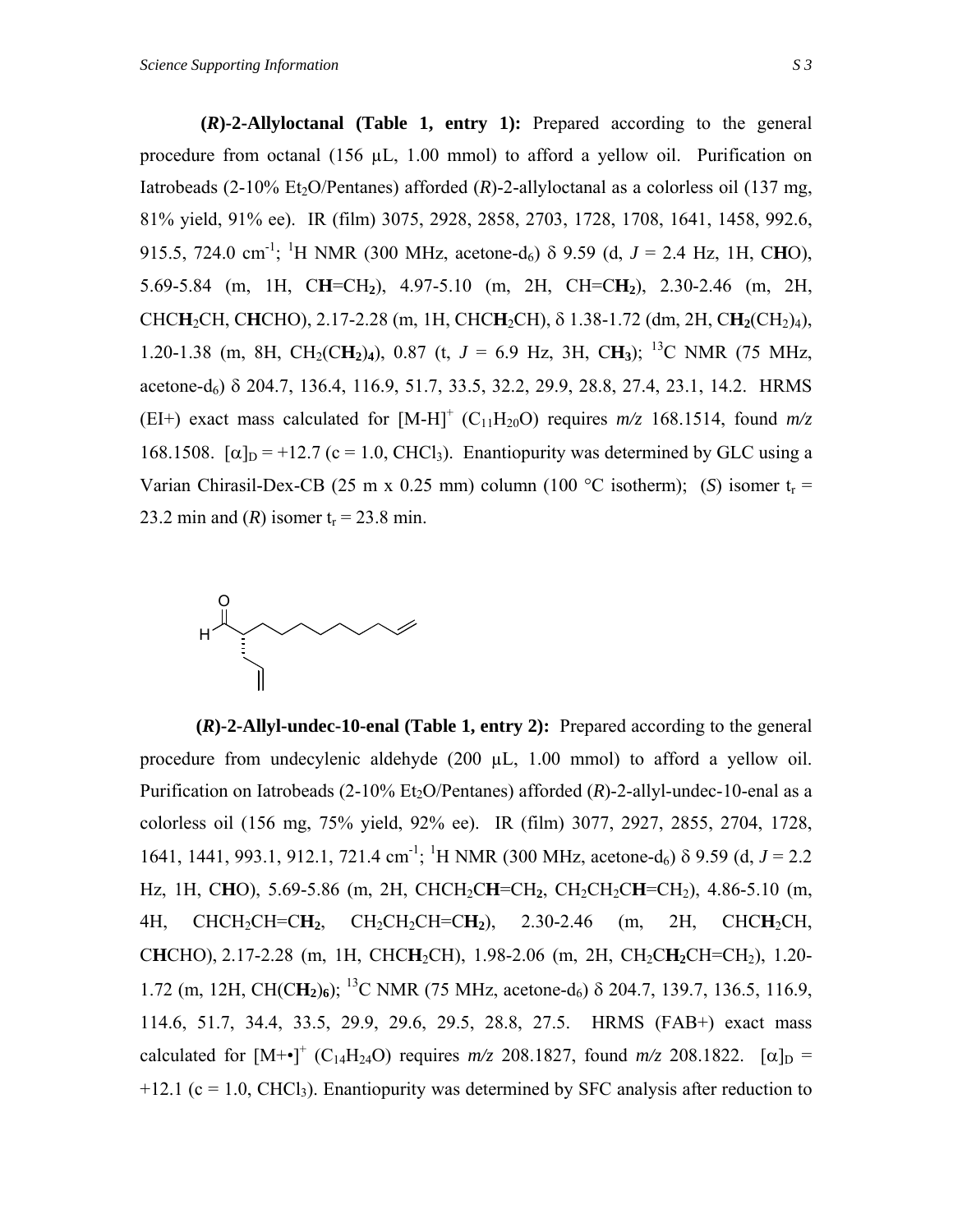the primary alcohol and acylation with 2-naphthoylchloride. (Chiralcel®OJH 5% Isocratic MeCN).  $t_s(minor) = 3.9 \text{ min. } t_R(maior) = 4.4 \text{ min.}$ 



**(***R***)-9-Formyldodec-11-enyl benzoate (Table 1, entry 3):** Prepared according to the general procedure from 9-formylnonyl benzoate (138 mg, 0.5 mmol) to afford a yellow oil. Purification on Iatrobeads (10-50% Et<sub>2</sub>O/Pentanes) afforded (*R*)-9formyldodec-11-enyl benzoate as a colorless oil (114 mg, 72% yield, 95% ee). IR (film) 3077, 2927, 2855, 2704, 1728, 1641, 1441, 993.1, 912.1, 721.4 cm-1; 1 H NMR (300 MHz, acetone-d<sub>6</sub>) δ 9.59 (d, *J* = 2.1 Hz, 1H, CHO), 7.99-8.04 (m, 2H, Ph), 7.59-7.66 (m, 1H, Ph), 7.47-7.54 (m, 2H, Ph), 5.69-5.84 (m, 1H, C**H**=CH**2**), 4.97-5.10 (m, 2H,  $CH=CH_2$ ), 4.30 (t,  $J = 6.5$  Hz, 2H,  $CH_2OBz$ ), 2.30-2.46 (m, 2H, CHC**H**<sub>2</sub>CH, C**H**CHO), 2.17-2.28 (m, 1H, CHC**H**<sub>2</sub>CH), 1.20-1.82 (m, 14H, (C**H**<sub>2</sub>)<sub>7</sub>CH<sub>2</sub>OBz); <sup>13</sup>C NMR (75 MHz, acetone-d6) δ 204.7, 166.6, 136.5, 133.7, 131.4, 130.0, 129.3, 116.9, 65.4, 51.7, 33.5, 30.2, 29.9, 29.8, 29.3, 28.8, 27.4, 26.6. HRMS (EI+) exact mass calculated for  $[M^{+} \bullet]^{+}$  $(C_{20}H_{28}O_3)$  requires  $m/z$  316.2039, found  $m/z$  316.2041.  $[\alpha]_D = +5.8$  (c = 1.0, CHCl<sub>3</sub>). Enantiopurity was determined by SFC analysis after acetal formation with (*R,R)* pentadiol of both (*R*)-9-formyldodec-11-enyl benzoate and (*S*)-9-formyldodec-11-enyl benzoate, separately. (Chiralcel<sup>®</sup>ODH 5-10% MeCN). (*R,R,S*) isomer  $t_r = 6.2$  min and  $(R, R, R)$  isomer  $t_r = 6.9$  min.

**9-Formylnonyl Benzoate:** A solution of 10-hydroxydecyl benzoate (2.9 g, 10.4 mmol) in dichloromethane (DCM) (40 mL) was cooled to 0  $\degree$ C and pyridinium chlorochromate (PCC) was added (3.4 g, 15.6 mmol). The reaction was warmed to ambient temperature and stirred for 4 h. The reaction was filtered through Florisil<sup>®</sup>, washing with  $Et_2O$  and concentrated in vacuo. Purification by forced flow chromatography (30% Et<sub>2</sub>O/Pentanes) affored the title compound (1.58 g, 55% yield). IR  $(ilim)$  2922, 2851, 1714, 1451, 1386, 1309, 1269, 1173, 1105, 1070, 1024, 708 cm<sup>-1</sup>; <sup>1</sup>H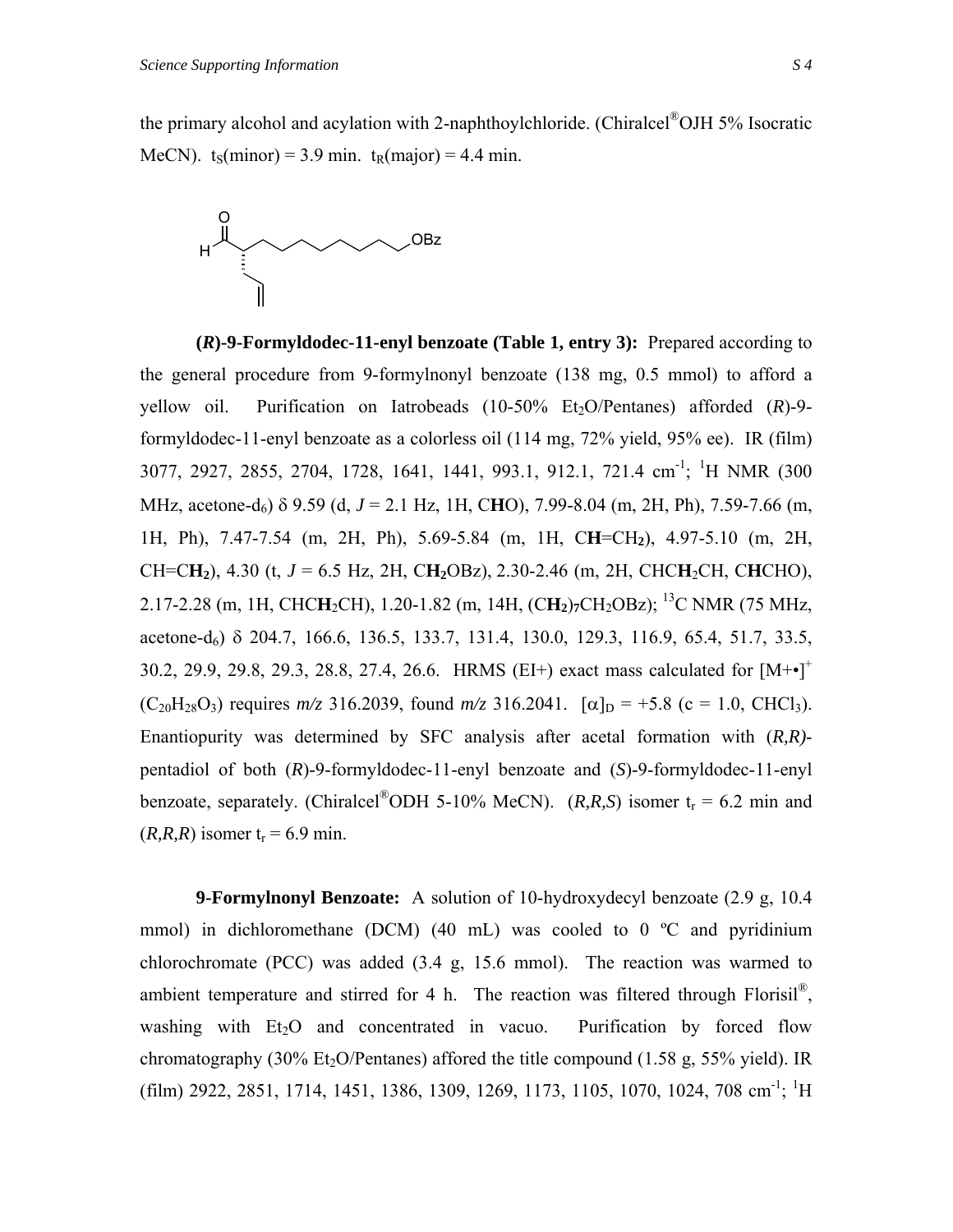NMR (600 MHz, CDCl3) δ 9.77 (t, *J* = 1.83 Hz, 1H, C**H**O), 8.04-8.06 (m, 2H, *ortho*phenyl), 7.54-7.58 (m, 1H, *para*-phenyl), 7.43-7.46 (m, 2H, *meta*-phenyl), 4.32 (t, *J* = 6.78 Hz, 2H, C**H2**OC(O)Ph), 2.34-2.44 (m, 2H, C**H**2CHO), 1.75-1.79 (m, 2H,  $CH_2CH_2OC(O)Ph$ , 1.62-1.65 (m, 2H,  $CH_2CH_2CHO$ ), 1.33-1.47 (m, 10H, CH<sub>2</sub>(CH<sub>2</sub>)<sub>5</sub>CH<sub>2</sub>); <sup>13</sup>C NMR (125 MHz, acetone-d<sub>6</sub>)  $\delta$  202.9, 166.7, 133.8, 131.5, 130.1, 129.4, 64.6, 44.3, 34.2, 30.1, 30.0, 29.9, 26.8, 25.7, 22.7. HRMS (EI+) exact mass calculated for  $[M+H]^+$  (C<sub>17</sub>H<sub>25</sub>O<sub>3</sub>) requires  $m/z$  277.1804, found  $m/z$  277.1795 (*S4*).

**10-Hydroxydecyl benzoate:** To a solution of 1,10-decanediol (5.0 g, 28.7 mmol) in 100 mL of tetrahydrofuran (THF) was added triethylamine (TEA) (4.8 mL, 34.4 mmol) and the reaction mixture was cooled to 0 °C. Benzoyl chloride (1.7 mL, 14.3 mmol) was slowly added and the reaction mixture was stirred at  $0^{\circ}$ C for 45 min. then at ambient temperature overnight. The reaction was concentrated in vacuo until 15 mL of solvent remained, then filtered and washed with  $Et<sub>2</sub>O$ . The filtrate was concentrated in vacuo and filtered a second time, and the filtrate purified by forced flow chromatography (30-100% Et<sub>2</sub>O/Pentanes) (2.91 g, 73% yield). IR (film) 3362, 2922, 2851, 1717, 1451, 1383, 1312, 1269, 1173, 1110, 1067, 1024, 706 cm<sup>-1</sup>; <sup>1</sup>H NMR (400 MHz, acetone-d<sub>6</sub>) δ 8.04 (dd, *J* = 8.4 Hz, 1.2 Hz, 2H, *ortho*-phenyl), 7.62-7.66 (m, 1H, *para*-phenyl), 7.50- 7.55 (m, 2H, *meta*-phenyl), 4.32 (t, *J* = 6.8 Hz, 2H, C**H2**OC(O)Ph), 3.51-3.55 (m, 2H, C**H2**OH), 3.38-3.44 (m, 1H, O**H**), 1.75-1.82 (m, 2H, C**H**2CH2OC(O)Ph), 1.31-1.54 (m, 14H, (CH<sub>2</sub>)<sub>7</sub>CH<sub>2</sub>OH; <sup>13</sup>C NMR (125 MHz, CDCl<sub>3</sub>) δ 166.9, 133.0, 130.7, 129.7, 128.5, 65.3, 63.3, 33.0, 29.7, 29.6 29.6, 29.4, 28.9 26.2, 25.9. HRMS (EI+) exact mass calculated for  $[M+•]$ <sup>+</sup> (C<sub>17</sub>H<sub>26</sub>O<sub>3</sub>) requires  $m/z$  278.1882, found  $m/z$  278.1879 (*S5*).



**(***R***)-2-Allyl-6-oxoheptanal (Table 1, entry 4):** Prepared according to the general procedure from 6-oxoheptanal (*S6*) (128 mg, 1.0 mmol) to afford a yellow oil.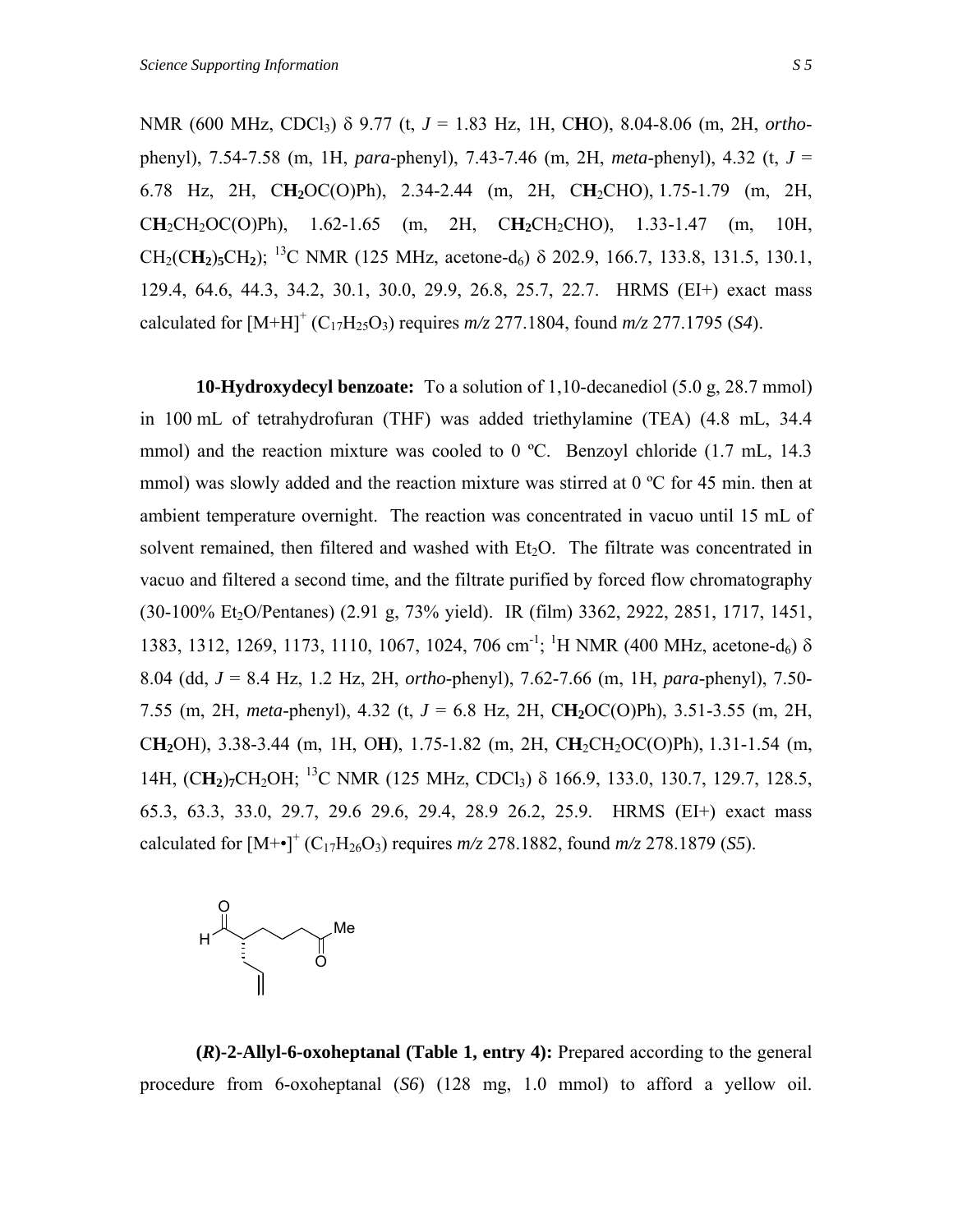Purification on Iatrobeads (20-60% Et<sub>2</sub>O/Pentanes) afforded (*R*)-2-allyl-6-oxoheptanal as a colorless oil (121 mg, 72% yield, 87% ee). IR (film) 3418, 3079, 2931, 2862, 2720, 1718, 1642, 1416, 1361, 1164, 996.4, 919.5, 725.7 cm<sup>-1</sup>; <sup>1</sup>H NMR (300 MHz, acetone-d<sub>6</sub>) δ 9.60 (d, *J* = 2.1 Hz, 1H, C**H**O), 5.69-5.84 (m, 1H, C**H**=CH**2**), 4.97-5.11 (m, 2H, CH=C**H2**), 2.46 (t, *J* = 6.9 Hz, 2H, C**H2**OCH3), 2.32-2.44 (m, 2H, CHC**H**2CH, C**H**CHO), 2.18-2.28 (m, 1H, CHC**H**2CH), 2.06 (s, 3H, C**H3**), 1.39-1.68 (m, 4H, CH(C**H2**)**2**); 13C NMR (75 MHz, acetone-d<sub>6</sub>) δ 207.6, 204.6, 136.3, 117.0, 51.6, 43.4, 33.4, 29.6, 28.1, 21.6. HRMS (EI+) exact mass calculated for  $[M+•]^+$  (C<sub>10</sub>H<sub>16</sub>O<sub>2</sub>) requires  $m/z$  168.1150, found  $m/z$  168.1149.  $\lceil \alpha \rceil_D = -8.0$  (c = 1.0, CHCl<sub>3</sub>). Enantiopurity was determined by GLC analysis after acetal formation with (*R,R)*-pentadiol of both (*R*)-2-allyl-6 oxoheptanal and (*S*)-2-allyl-6-oxoheptanal, separately. Varian Chirasil-Dex-CB (25M x 0.25mm) column (115<sup>o</sup>C isotherm); (*R,R,R*) isomer t<sub>r</sub> = 93.5 min and (*R,R,S*) isomer t<sub>r</sub> = 96.6 min.



**(***S***)-2-Cyclohexylpent-4-enal (Table 1, entry 5):** Prepared according to the general procedure from 2-cyclohexylacetaldehyde (15.6 mg, 0.125 mmol) and methyl cyclohexanecarboxylate (19.9 mg, 0.140 mmol) as an internal standard (75% GC yield, 94% ee). Purification on Iatrobeads for characterization  $(10-50\% \text{ Et}_2\text{O}/\text{Pentanes})$ afforded  $(S)$ -2-cyclohexylpent-4-enal as a volatile colorless oil containing Et<sub>2</sub>O. IR  $(film)$  3078, 2927, 2854, 2706, 1726, 1642, 1449, 994.1, 914.8, 851.6 cm<sup>-1</sup>; <sup>1</sup>H NMR (300 MHz, acetone-d<sub>6</sub>)  $\delta$  9.62 (d, *J* = 2.7 Hz, 1H, CHO), 5.68-5.81 (m, 1H, CH=CH<sub>2</sub>), 4.94-5.08 (m, 2H, CH=C**H2**), 2.36-2.47 (m, 1H, CHC**H**2CH), 2.16-2.30 (m, 2H, CHCH<sub>2</sub>CH, CHCHO), 1.60-1.78 and 1.02-1.33 (m, 11H, cyclohexyl); <sup>13</sup>C NMR (75 MHz, acetone-d<sub>6</sub>) δ 205.0, 137.1, 116.5, 57.4, 38.4, 31.1, 30.8, 30.6, 27.0, 27.0, 26.8. HRMS (EI+) exact mass calculated for  $[M+•]$ <sup>+</sup> (C<sub>11</sub>H<sub>18</sub>O) requires  $m/z$  166.1358, found  $m/z$  166.1361.  $\alpha|_D = +33.9$  (c = 1.0, CHCl<sub>3</sub>). Enantiopurity was determined by GLC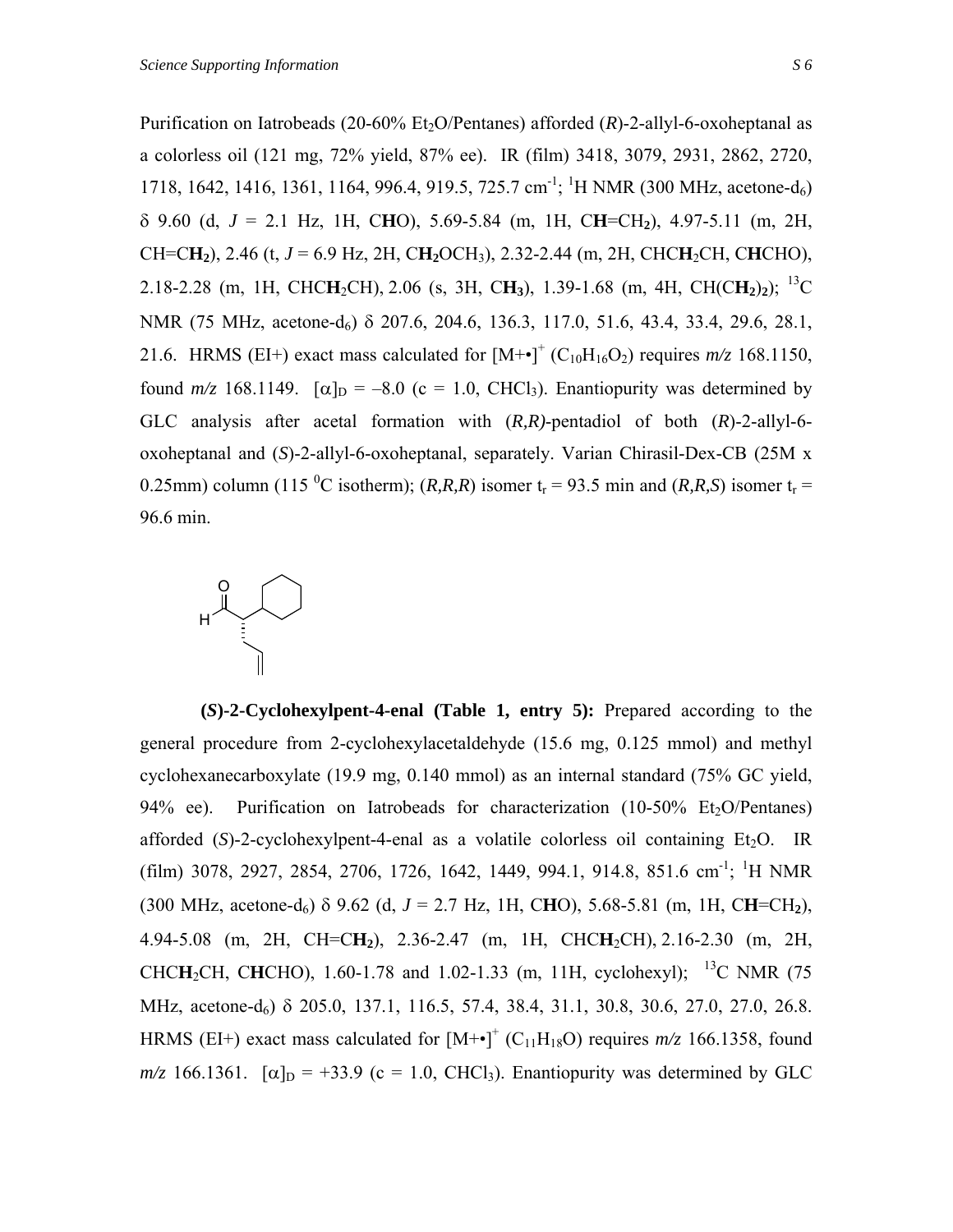using a Varian Chirasil-Dex-CB (25 m x 0.25 mm) column (100 °C isotherm); (*S*) isomer  $t_r = 36.3$  min and  $(R)$  isomer  $t_r = 37.7$  min.



*tert***-Butyl 4-((***S***)-1-formylbut-3-enyl)piperidine-1-carboxylate (Table 1, entry 6):** Prepared according to the general procedure from *tert*-butyl 4- (formylmethyl)piperidine-1-carboxylate (*S7*) (114 mg, 0.5 mmol) to afford a yellow oil. Purification on Iatrobeads (25-50% Et<sub>2</sub>O/Pentanes) afforded *tert*-butyl 4-((*S*)-1formylbut-3-enyl)piperidine-1-carboxylate as a colorless oil (94 mg, 70% yield, 93% ee). IR (film) 2977, 2932, 2854, 2713, 1726, 1692, 1423, 1366, 1281, 1249, 1172, 918.0, 866.6, 769.3 cm<sup>-1</sup>; <sup>1</sup>H NMR (300 MHz, acetone-d<sub>6</sub>) δ 9.65 (d, *J* = 2.7 Hz, 1H, CHO), 5.69-5.84 (m, 1H, C**H**=CH**2**), 4.98-5.10 (m, 2H, CH=C**H2**), 4.08 (bs, 2H, (C**Ha**Hb)2NBoc), 2.67 (bs, 2H, (CHa**Hb**)2NBoc), 2.24-2.46 (m, 3H, CHC**H2**CH, C**H**CHO), 1.84-1.98 (m, 1H, C**H**CHCHO), 1.58-1.72 (m, 2H, (C**Ha**HbCH2)2NBoc), 1.41 (s, 9H,  $(CH_3)$ <sub>3</sub>), 1.13-1.31 (m, 2H,  $(CH_3H_bCH_2)$ <sub>2</sub>NBoc); <sup>13</sup>C NMR (75 MHz, acetone-d<sub>6</sub>) δ 204.7, 154.8, 136.7, 116.9, 79.1, 56.5, 36.5, 30.8, 28.4. HRMS (EI+) exact mass calculated for  $[M-H]^{+}$  (C<sub>15</sub>H<sub>24</sub>NO<sub>3</sub>) requires  $m/z$  266.1756, found  $m/z$  266.1762. [ $\alpha$ ]<sub>D</sub> =  $+7.8$  (c = 1.0, CHCl<sub>3</sub>). Enantiopurity was determined by SFC analysis after reduction to the primary alcohol and acylation with 2-naphthoylchloride. (Chiralcel®ODH 5-50% MeCN).  $t_R(major) = 5.9 \text{ min. } t_S(minor) = 6.2 \text{ min.}$ 



 **(***R***)-2-(2-Methylallyl)octanal (Table 1, entry 7):** Prepared according to the general procedure from octanal (156 µL, 1.00 mmol) and methallyltrimethylsilane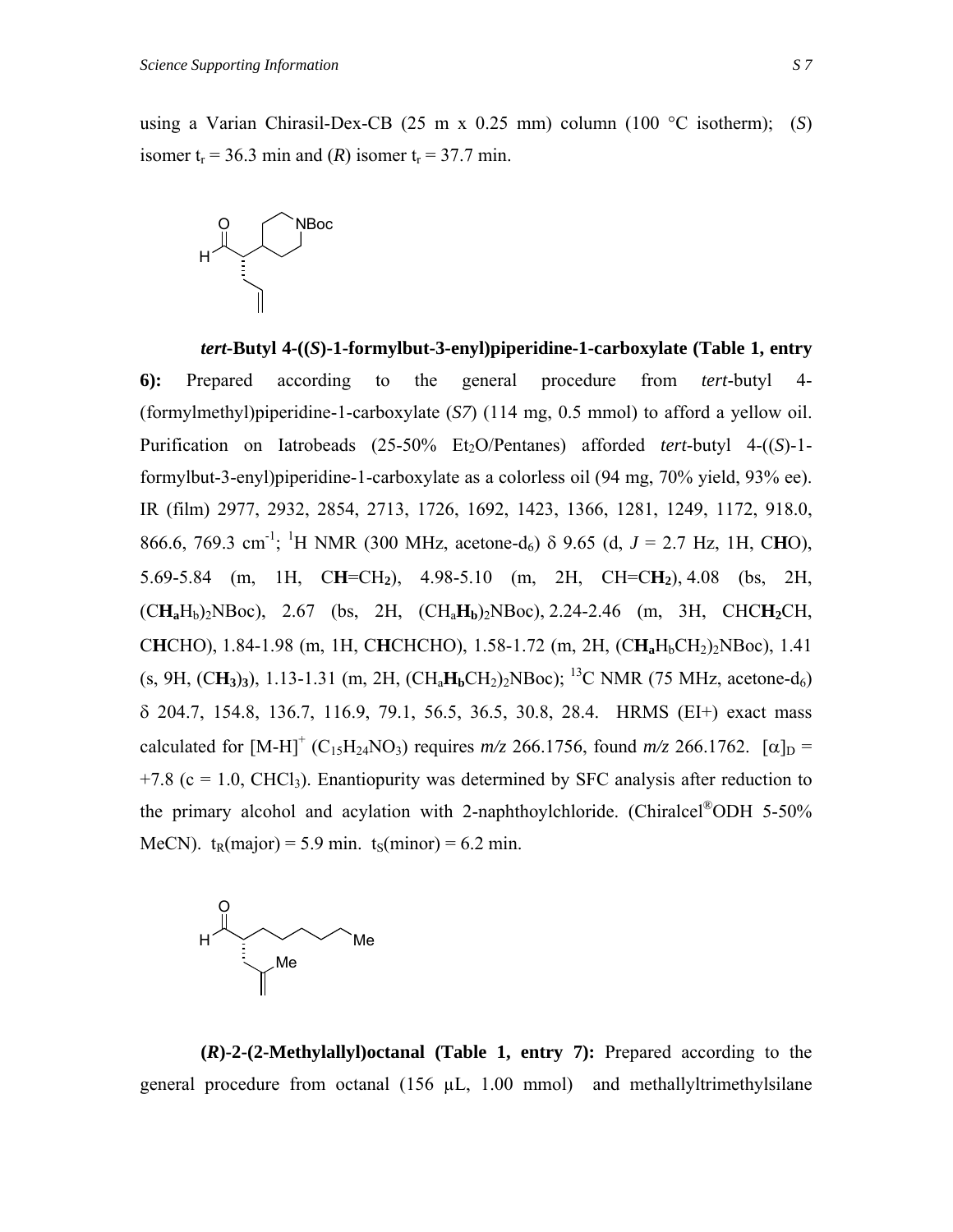$(440\mu L, 2.50 \text{ mmol})$  to afford a yellow oil. Purification on Iatrobeads  $(2-10\%$ Et<sub>2</sub>O/Pentanes) afforded  $(R)$ -2- $(2$ -methylallyl)octanal as a colorless oil  $(160 \text{ mg}, 88\%)$ yield, 91% ee). IR (film) 3075, 2929, 2857, 2703, 1729, 1651, 1456, 1377, 892.5, 724.0 cm<sup>-1</sup>; <sup>1</sup>H NMR (300 MHz, acetone-d<sub>6</sub>)  $\delta$  9.56 (d, *J* = 2.7 Hz, 1H, CHO), 4.74-4.77 (m, 1H, C=C**Ha**Hb), 4.70-4.72 (m, 1H, C=CH**aHb**), 2.35-2.52 (m, 2H, CHC**H**2C=, C**H**CHO), 2.10-2.16 (m, 1H, CHC**H**2C=), 1.70 (s, 3H, CC**H3**), 1.40-1.66 (dm, 2H,  $CH_2(CH_2)_4$ ), 1.22-1.34 (m, 8H, CH<sub>2</sub>(C**H**<sub>2</sub>)<sub>4</sub>), 0.86 (t, *J* = 6.6 Hz, 3H, C**H**<sub>3</sub>); <sup>13</sup>C NMR (75) MHz, acetone-d<sub>6</sub>) δ 204.9, 143.7, 112.6, 50.1, 37.7, 32.3, 29.3, 27.5, 23.1, 22.3, 14.2. HRMS (EI+) exact mass calculated for  $[M+•]$ <sup>+</sup> (C<sub>12</sub>H<sub>22</sub>O) requires  $m/z$  182.1671, found  $m/z$  182.1663.  $[\alpha]_D = +14.5$  (c = 1.0, CHCl<sub>3</sub>). Enantiopurity was determined by GLC using a Varian Chirasil-Dex-CB (25 m x 0.25 mm) column (100 °C isotherm); (*S*) isomer  $t_r = 35.4$  min and  $(R)$  isomer  $t_r = 36.1$  min.



**(***R***)-2-(2-Phenylallyl)octanal (Table 1, entry 8):** Prepared according to the general procedure from octanal  $(156 \mu L, 1.00 \text{ mmol})$  and trimethyl $(2$ -phenylallyl)silane (*S8*): (476 mg, 2.50 mmol) to afford a yellow oil. Purification on Iatrobeads (3-30% Et<sub>2</sub>O/Pentanes) afforded  $(R)$ -2- $(2$ -phenylallyl)octanal as a colorless oil  $(213 \text{ mg}, 87\%$ yield, 90% ee). IR (film) 3082, 3057, 3025, 2955, 2929, 2857, 2710, 1727, 1628, 1600, 1574, 1495, 1456, 1378, 1303, 1076, 1028, 900.6, 778.7, 705.8 cm<sup>-1</sup>; <sup>1</sup>H NMR (300 MHz, acetone-d6) δ 9.58 (d, *J* = 2.7 Hz, 1H, C**H**O), 7.12-7.30 (m, 5H, **Ph**), 5.32 (d, *J* = 1.3 Hz, 1H, C=C**Ha**Hb), 5.13 (q, *J* = 1.3 Hz, 1H, C=CHa**Hb**), 2.96 (ddd, *J* = 14.6 Hz, 7.4 Hz, 1.3 Hz, 1H, CHOCHC**Ha**Hb), 2.63 (ddd, *J* = 14.6 Hz, 6.9 Hz, 1.1 Hz, 1H, CHOCHCHa**Hb**), 2.31-2.42 (m, 1H, C**H**CHO), 1.42-1.68 (m, 2H, CH2(C**H2**)**4**), 1.18-1.34 (m, 8H, CH<sub>2</sub>(C**H**<sub>2</sub>)<sub>4</sub>), 0.84 (t, *J* = 7.2 Hz, 3H, C**H**<sub>3</sub>); <sup>13</sup>C NMR (75 MHz, acetone-d<sub>6</sub>)  $\delta$ 204.5, 147.0, 141.3, 129.2, 128.4, 127.0, 114.7, 50.4, 35.2, 32.2, 29.9, 29.0, 27.2, 23.1, 14.2. HRMS (EI+) exact mass calculated for  $[M+•]$ <sup>+</sup> (C<sub>17</sub>H<sub>24</sub>O) requires  $m/z$  244.1827,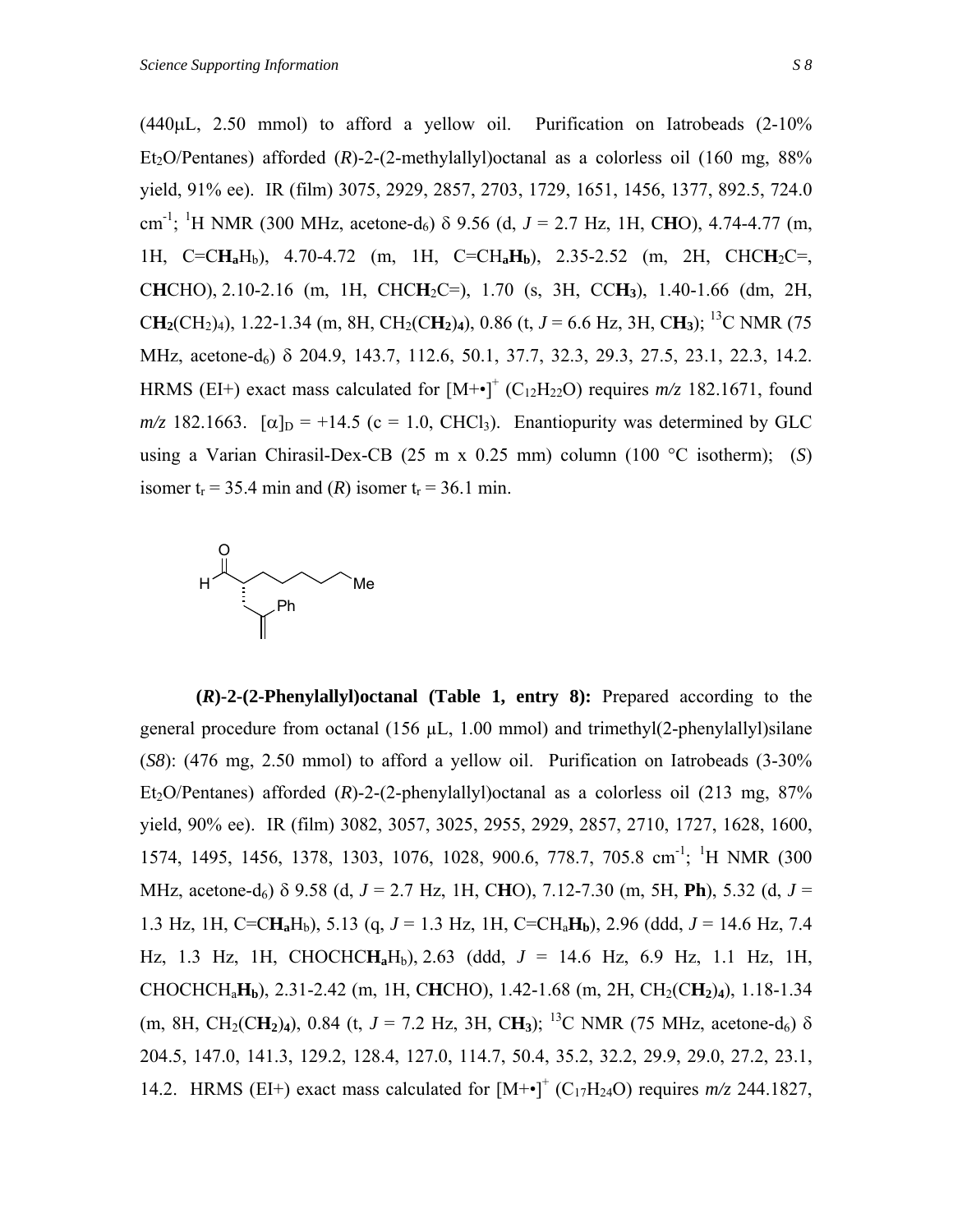found  $m/z$  244.1837.  $\lceil \alpha \rceil_D = +13.4$  (c = 1.0, CHCl<sub>3</sub>). Enantiopurity was determined by SFC analysis after reduction to the primary alcohol. (Chiralcel®OJH 2-5% IPA).  $t_R(major) = 5.2$  min.  $t_S(minor) = 6.1$  min.



**(***R***)-2-Hexyl-4-phenethyl-pent-4-enal (Table 1, entry 9):** Prepared according to the general procedure from octanal (156 µL, 1.00 mmol) and trimethyl(2-methylene-4 phenylbutyl)silane (*S9*) (546 mg, 2.50 mmol) to afford a yellow oil. Purification on Iatrobeads  $(3-30\%$  Et<sub>2</sub>O/Pentanes) afforded  $(R)$ -2-hexyl-4-phenethyl-pent-4-enal as a colorless oil (209 mg, 77% yield, 88% ee). IR (film) 3085, 3027, 2955, 2929, 2857, 2708, 1727, 1645, 1604, 1496, 1454, 1077, 1031, 895.9, 747.2, 698.7 cm<sup>-1</sup>; <sup>1</sup>H NMR (300 MHz, acetone-d6) δ 9.57 (d, *J* = 2.9 Hz, 1H, C**H**O), 7.13-7.30 (m, 5H, **Ph**), 4.84 (app. d, *J*  $= 1.3$  Hz, 1H, C=CH<sub>a</sub>H<sub>b</sub>), 4.79 (app. d,  $J = 1.1$  Hz, 1H, C=CH<sub>a</sub>H<sub>b</sub>), 2.76 (dd,  $J = 8.2$  Hz, 8.0 Hz, 2H, C**H2**Ph), 2.14-2.57 (m, 5H, C**H**CHO, CHC**H2**C=C, C**H2**CH2Ph), 1.38-1.68 (dm, 2H, CH<sub>2</sub>(CH<sub>2</sub>)<sub>4</sub>), 1.20-1.38 (m, 8H, CH<sub>2</sub>(CH<sub>2</sub>)<sub>4</sub>), 0.86 (t, *J* = 6.9 Hz, 3H, CH<sub>3</sub>); <sup>13</sup>C NMR (75 MHz, acetone-d<sub>6</sub>) δ 204.9, 147.2, 142.7, 129.1, 129.0, 126.5, 112.0, 50.2, 38.3, 36.1, 34.8, 32.3, 29.4, 27.5, 23.1, 14.2. HRMS (EI+) exact mass calculated for  $[M^{+}\bullet]^{+}$  $(C_{19}H_{28}O)$  requires  $m/z$  272.2140, found  $m/z$  272.2129.  $[\alpha]_D = +11.6$  (c = 1.0, CHCl<sub>3</sub>). Enantiopurity was determined by SFC analysis after reduction to the primary alcohol and acylation with 2-naphthoylchloride. (Chiralpak<sup>®</sup>ADH 2-25% IPA). t<sub>S</sub>(minor) = 7.4 min.  $t_R(major) = 7.8 \text{ min.}$ 



**(***R***)-Ethyl 4-formyl-2-methylenedecanoate (Table 1, entry 10):** Prepared according to the general procedure from octanal  $(156 \mu L, 1.00 \text{ mmol})$  to afford a yellow oil. Purification on Iatrobeads (10-50% Et2O/Pentanes) afforded (*R*)-ethyl 4-formyl-2-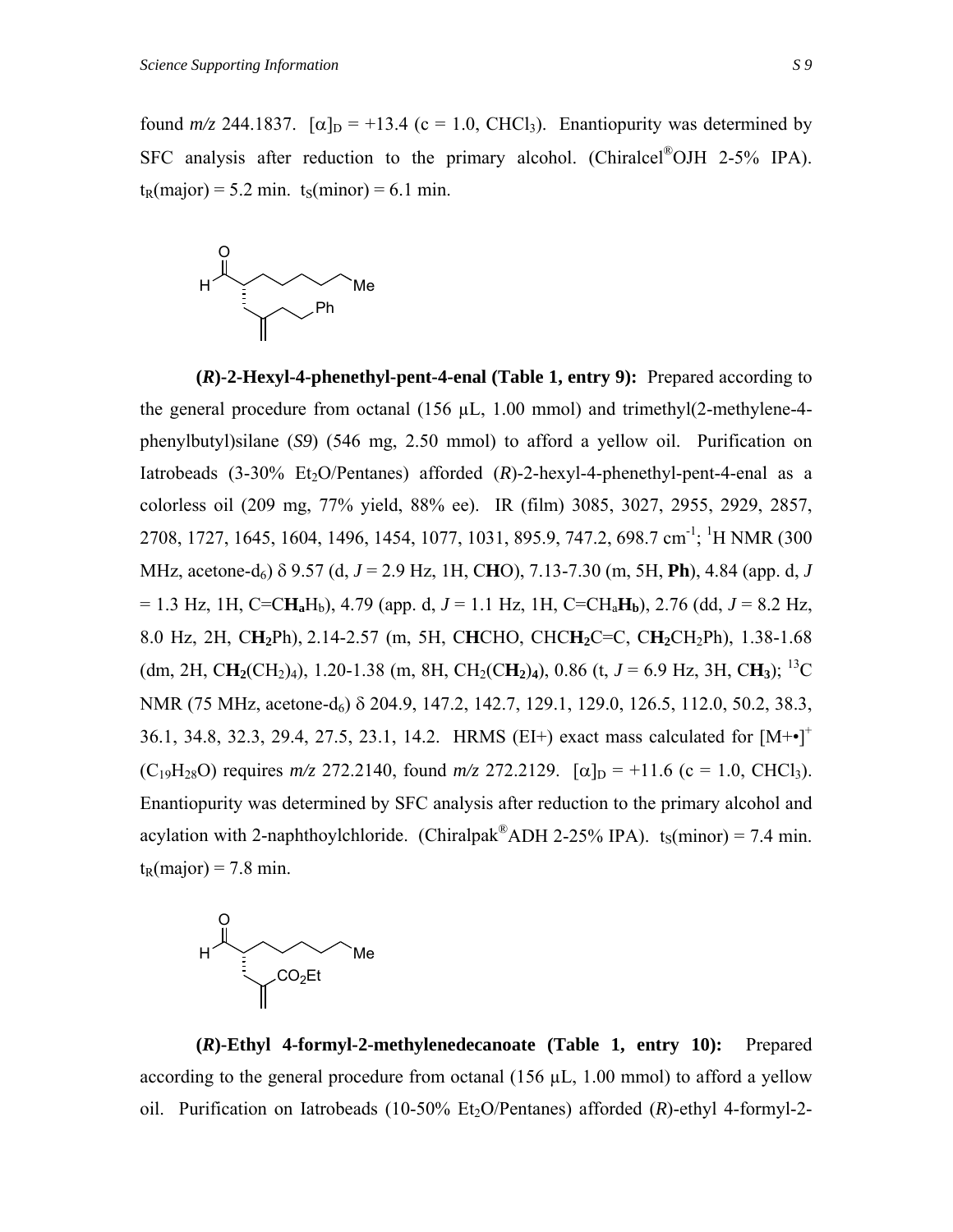methylenedecanoate as a colorless oil (194 mg, 81% yield, 90% ee). IR (film) 2930, 2858, 2712, 1720, 1630, 1466, 1370, 1302, 1185, 1153, 1027, 948.7, 854.3, 818.8, 724.7 cm -1; 1 H NMR (300 MHz, acetone-d6) δ 9.58 (d, *J* = 2.7 Hz, 1H, C**H**O), 6.16 (d, *J* = 1.3 Hz, 1H, C=CH<sub>a</sub>H<sub>b</sub>), 5.66 (d,  $J = 1.3$  Hz, 1H, C=CH<sub>a</sub>H<sub>b</sub>), 4.16 (q,  $J = 7.2$  Hz, 2H, OCH2CH3), 2.64-2.73 (m, 1H, C**Ha**HbC=CH**2**), 2.47-2.58 (m, 1H, C**H**CHO), 2.37-2.45 (m, 1H, CHa**Hb**C=CH**2**), 1.38-1.72 (dm, 2H, C**H2**(CH2)4), 1.26 (t, *J* = 7.2 Hz, 3H, OCH<sub>2</sub>CH<sub>3</sub>), 1.22-1.36 (m, 8H, CH<sub>2</sub>(CH<sub>2</sub>)<sub>4</sub>), 0.86 (t,  $J = 6.6$  Hz, 3H, CH<sub>3</sub>); <sup>13</sup>C NMR (75) MHz, acetone-d<sub>6</sub>) δ 204.3, 166.9, 139.2, 126.9, 61.1, 51.2, 32.2, 31.8, 29.9, 29.2, 27.4, 23.1, 14.3, 14.2. HRMS (EI+) exact mass calculated for  $[M-H]^{+}$  (C<sub>14</sub>H<sub>23</sub>O<sub>3</sub>) requires  $m/z$ 239.1647, found  $m/z$  239.1659.  $\lceil \alpha \rceil_D = +13.0$  (c = 1.0, CHCl<sub>3</sub>). Enantiopurity was determined by achiral GLC after acetal formation with (*R,R*)-pentanediol and (*S,S*) pentanediol, separately. Hewlett Packard HP-1 (30 m x 0.32 mm) column (140 °C isotherm);  $(R, R, R)$  and  $(S, S, S)$  isomer  $t_r = 91.5$  min and  $(R, R, S)$  and  $(S, S, R)$  isomer  $t_r =$ 93.7 min.

### **Determination of Absolute Stereochemistry**



 **(***R***)-2-Allyloctanoic acid:** To a flask containing (*R*)-2-allyloctanal (45 mg, 0.267 mmol, 91% ee) and dissolved in *tert*-butanol (800 µL) and water (300 µL) at 0 °C was added sodium dihydrogenphosphate hydrate (9.2 mg, 0.067 mmol) followed by 2-methyl-2-butene (124  $\mu$ L, 1.17 mmol). Separately, sodium chlorite (42 mg, 0.374 mmol) was dissolved in water (500  $\mu$ L) and cooled to 0 °C, and the solution added to the aldehyde solution. The reaction was allowed to warm to ambient temperature over 4 h. Saturated sodium sulfite (1.00 mL) was added and stirred vigorously 5 min. The reaction was acidified to pH~2, extracted with Et<sub>2</sub>O (3 x 25 mL), and dried over Na<sub>2</sub>SO<sub>4</sub>. Purification by forced flow chromatography on Iatrobeads  $(5-50\% \text{ Et}_2\text{O}/\text{Pentanes})$  afforded a colorless oil (31 mg, 63% yield), which corresponded to the reported literature compound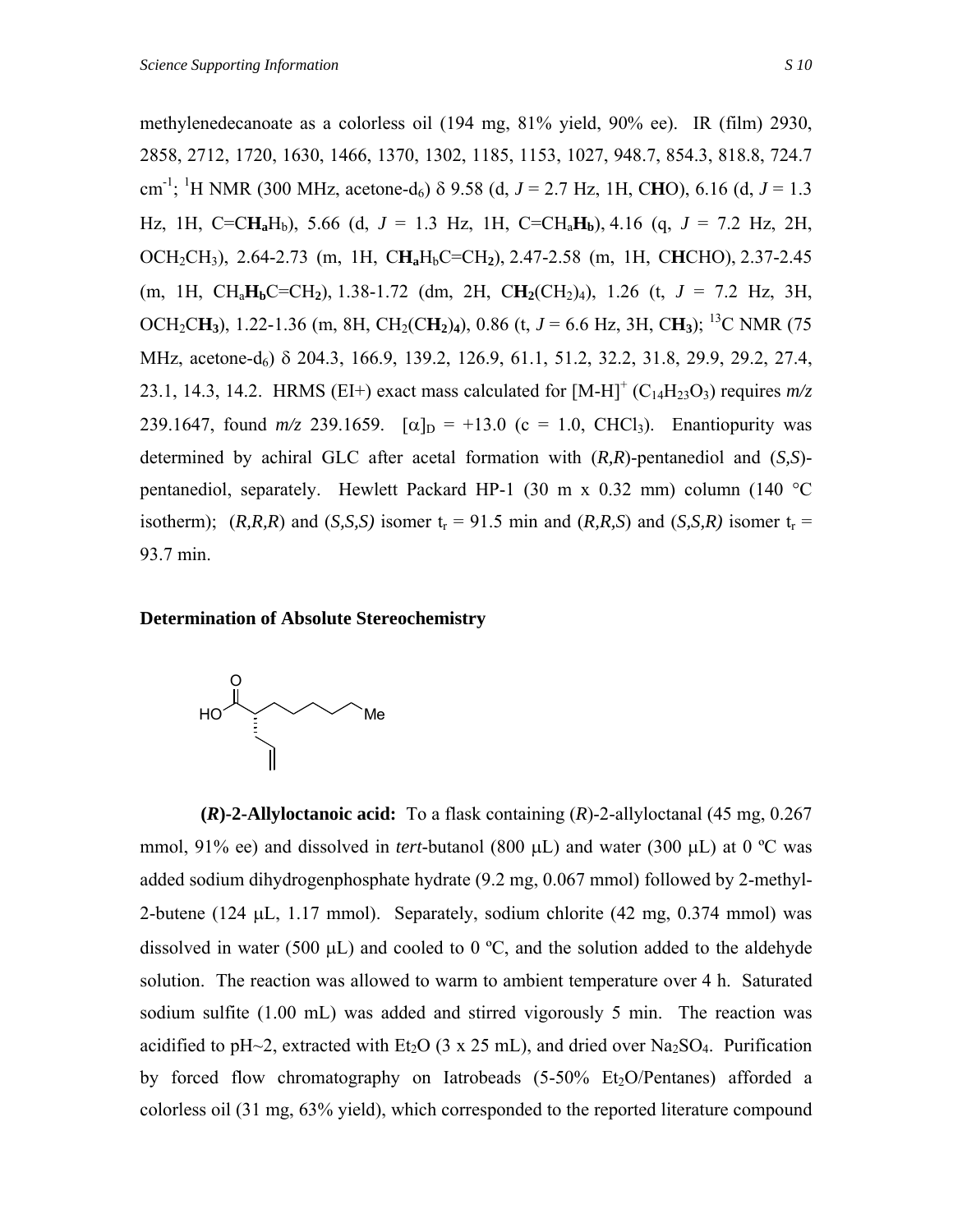(*S10*).  $[\alpha]_D = +12.7$  (c = 1.0, EtOH), Lit. (*S*)-2-allyloctanoic acid  $[\alpha]_D = -11.1$  (c = 1.0, EtOH).



 **(***R***)-2-Allylnonanoic acid:** Prepared according to the oxidation procedure for (*R*)-2-allyloctanoic acid from (*R*)-2-allylnonanal (*S11*) (45 mg, 0.250 mmol, 91% ee). Purification by forced flow chromatography on Iatrobeads  $(5-50\% \text{ Et}_2\text{O}/\text{Pentanes})$ afforded a colorless oil (37 mg, 76% yield). Spectral data for the title compound matched the reported literature compound (*S12*).  $\lceil \alpha \rceil_D = +5.99$  (c = 1.0, CHCl<sub>3</sub>), Lit. (*S*)-2allylnonanoic acid  $\lceil \alpha \rceil_D = -8.1$  (c = 2.78, CHCl<sub>3</sub>).



 **(***S***)-2-(1-***tert***-Butoxycarbonyl)piperidin-4-yl)pent-4-enoic acid:** Prepared according to the oxidation procedure for (*R*)-2-allyloctanoic acid from *tert*-butyl 4-((*S*)-1 formylbut-3-enyl)piperidine-1-carboxylate (52 mg, 0.194 mmol, 93% ee). The reaction was extracted with EtOAc  $(3 \times 25 \text{ mL})$  in place of Et<sub>2</sub>O  $(40 \text{ mg}, 73\% \text{ yield})$ . IR (film) 3073, 2977, 2934, 2861, 1733, 1659, 1428, 1367, 1282, 1249, 1167, 1138, 993.8, 916.7, 866.4, 766.3 cm-1; 1 H NMR (400 MHz, acetone-d6) δ 5.74-5.85 (m, 1H, C**H**=CH**2**), 4.96- 5.10 (m, 2H, CH=C $H_2$ ), 4.08 (bs, 2H, (C $H_aH_b$ )<sub>2</sub>NBoc), 2.67 (bs, 2H, (C $H_aH_b$ )<sub>2</sub>NBoc), 2.24-2.38 (m, 3H, CHC**H**<sub>2</sub>CH, CHCHO), 1.58-1.80 (m, 3H, (CH<sub>a</sub>H<sub>b</sub>CH<sub>2</sub>)<sub>2</sub>NBoc, C**H**CHCHO), 1.41 (s, 9H, (C**H3**)**3**), 1.10-1.32 (m, 2H, (CHa**Hb**CH2)2NBoc); 13C NMR (Bruker Avance II 500, APT experiment, 125 MHz, acetone-d<sub>6</sub>)  $\delta$  176.2, 155.8, 137.8, 117.6, 80.1, 52.1, 39.6, 35.1, 31.4, 29.4. HRMS (FAB+) exact mass calculated for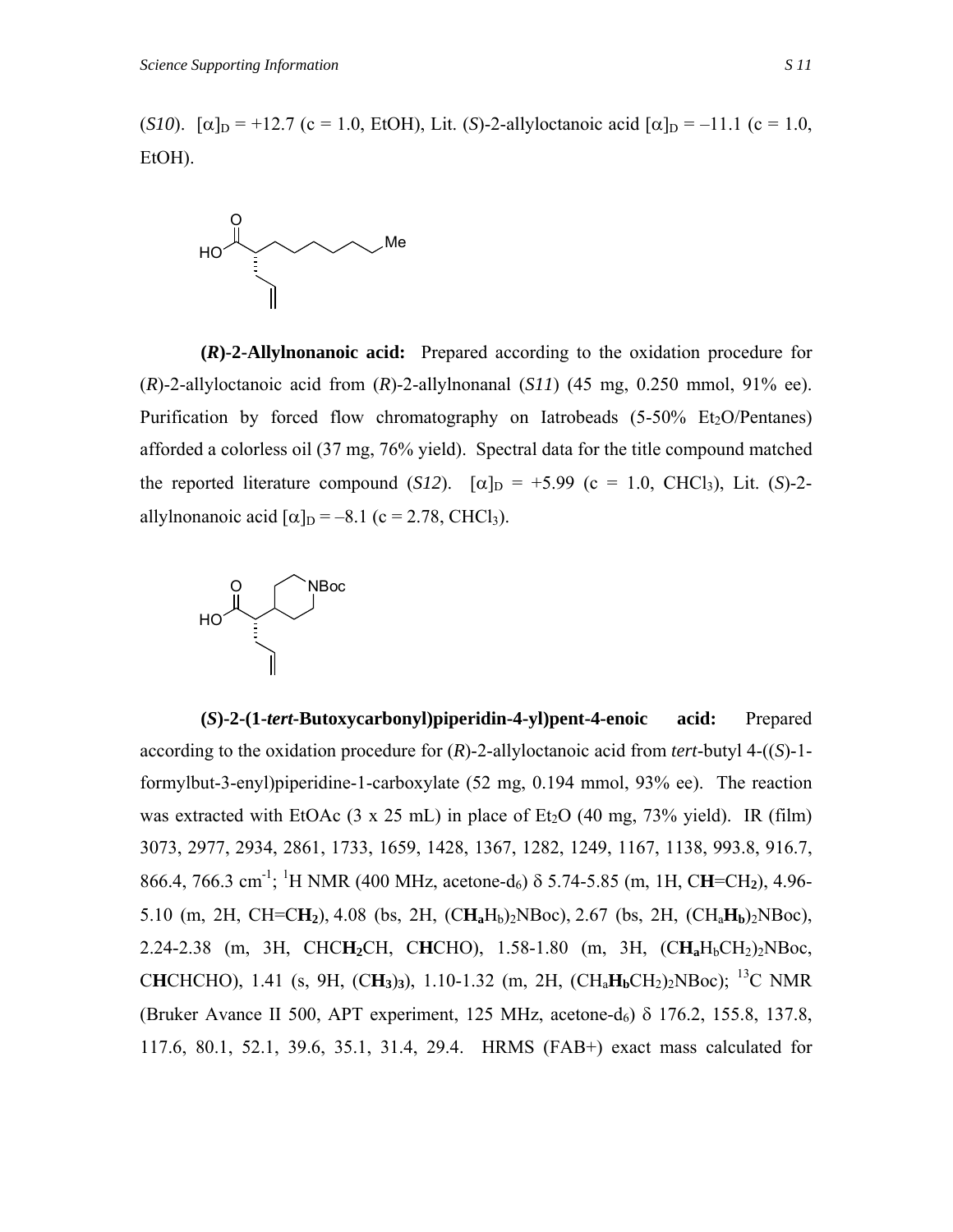$[M+H]^{+}$  (C<sub>15</sub>H<sub>26</sub>NO<sub>4</sub>) requires  $m/z$  284.1862, found  $m/z$  284.1872. [ $\alpha$ ]<sub>D</sub> = +12.23 (c = 1.0, EtOH).



 **(***R***)-2-(1-***tert***-Butoxycarbonyl)piperidin-4-yl)pent-4-enoic acid:** *tert*-Butyl 4- (formylmethyl)piperidine-1-carboxylate (*S6*) (500 mg, 2.2 mmol) was converted to the corresponding carboxylic acid **2** using the procedure described for (*R)*-2-allyloctanoic acid (473 mg, 88% yield).

The carboxylic acid **2** was converted to the 4-[2-((*R*)-4-benzyl-2-oxo-oxazolidin-3-yl)-2-oxo-ethyl]-piperidine-1-carboxylic acid *tert*-butyl ester **3** in like manner as described by Fuwa *et al* (*S13*). The carboxylic acid **2** (217 mg, 0.89 mmol) was dissolved in dry THF (7.0 mL) and TEA (248  $\mu$ L, 1.78 mmol) and cooled to -78 °C. Pivaloyl chloride (132 µL, 1.07 mmol) was added and the reaction was gradually warmed to 0 ºC over 90 min. (*R*)-4-benzyloxazolidin-2-one (158 mg, 0.89 mmol) was added followed by lithium chloride (113 mg, 2.67 mmol) and the reaction was warmed to ambient temperature and stirred overnight. The reaction was diluted with ethyl acetate (EtOAc) (25 mL) and washed with water (10 mL), brine (10 mL), dried over  $Na<sub>2</sub>SO<sub>4</sub>$ , filtered and concentrated in vacuo. Purification by forced flow chromatography (silica gel, 10-50% EtOAc/Hexanes) afforded **3** (215 mg, 60% yield).

Allylation of **3** was performed in like manner to Evans *et al.* (*S14*), **3** (172 mg, 0.427 mmol) was dissolved in THF (4 mL) and cooled to  $-78$  °C. NaN(SiMe<sub>3</sub>)<sub>2</sub> (641 µL, 0.64 mmol) was added and the reaction was stirred for 1 h. Allylbromide (145  $\mu$ L, 1.71) mmol) was then added and the reaction was warmed to  $-20$  °C over 6 h. A saturated NH4Cl solution (5 mL) was added and the reaction stirred overnight. The reaction was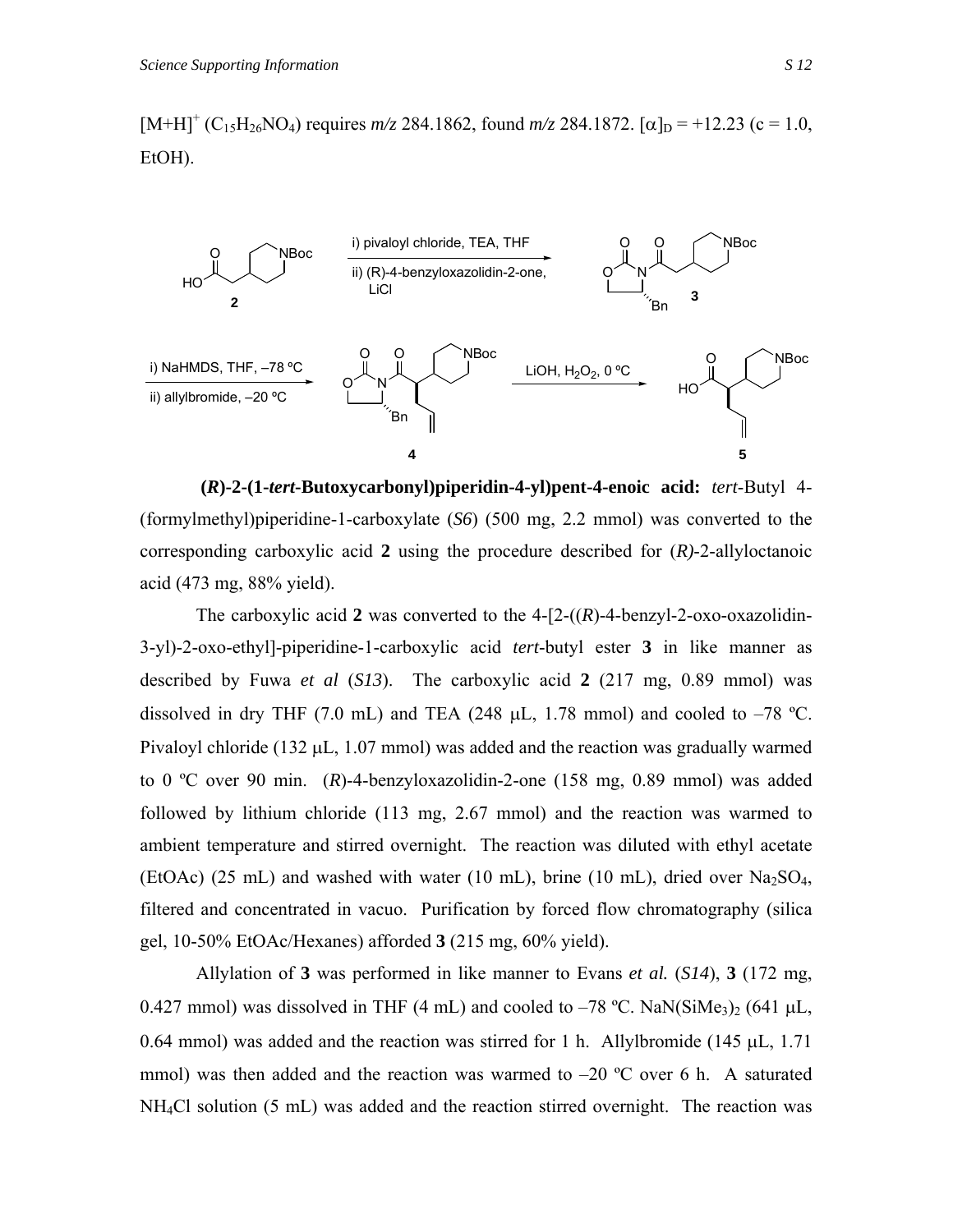diluted with EtOAc (25 mL) and washed with saturated aqueous NH4Cl (10 mL), and brine (10 mL). Dried over  $Na<sub>2</sub>SO<sub>4</sub>$ , filtered and concentrated in vacuo. Purification by forced flow chromatograpy (silica gel, 5-50% EtOAc/hexanes) affored 4-[(*R*)-1-((*R*)-4 benzyl-2-oxo-oxazolidine-3-carbonyl)-but-3-enyl]-piperidine-1-carboxylic acid *tert*-butyl ester **4** (60 mg, 32% yield).

The allylated oxazolidinone **4** was converted to the title compound **5** in like manner to the method of Stončius *et al.* (*S15*) **4** (40 mg, 0.09 mmol) was dissolved in THF (1 mL) and cooled to 0 °C.  $H_2O_2$  (30% aqueous, 44  $\mu$ L, 0.39 mmol) was added dropwise followed by a solution of LiOH hydrate  $(8.4 \text{ mg}, 0.20 \text{ mmol})$  in water  $(500 \mu L)$ . Stirring was continued at 0 °C for 3 h. Saturated Na<sub>2</sub>SO<sub>3</sub> (500  $\mu$ L) and saturated NaHCO<sub>3</sub> (500  $\mu$ L) aqueous solutions were added and the mixture stirred vigorously allowing to warm to ambient temperature overnight. The reaction was acidified with 1N HCl to pH $\sim$ 2, and extracted with EtOAc (3 x 10 mL). Dried over Na<sub>2</sub>SO<sub>4</sub>, filtered and concentrated in vacuo to afford the title compound **5** (20 mg, 80% yield). Spectral data was identical to the (*S*)-enantiomer synthesized above.  $[\alpha]_D = -11.07$  (c = 1.0, EtOH).



**2-((***E***)-4-methoxy-5-nitrooxy-5-phenylpent-2-enyl)octanal (Figure 3c):** Prepared according to the general procedure, in acetone- $d_6$  with water (18mg, 1.0 mmol), from octanal (78 µl, 0.5 mmol) and (*trans, trans*-2-methoxy-3 phenylcyclopropyl)ethylene (*S16)* to afford a yellow oil. Purification on Iatrobeads (5- 50% Et<sub>2</sub>O/Pentanes) afforded 2-((*E*)-4-methoxy-5-nitrooxy-5-phenylpent-2-enyl)octanal as a colorless oil. The product obtained is a  $2:1:1:0.5$  mixture of diastereomers. Data reported for the major diastereomer only. <sup>1</sup>H NMR (400 MHz, acetone-d<sub>6</sub>)  $\delta$  9.59 (d, 1H, *J* = 2.4 Hz, C**H**O), 7.26-7.44 (m, 5H, Ph), 5.94 (d, 1H, *J* = 5.2, Hz, C**H**ONO2), 5.66-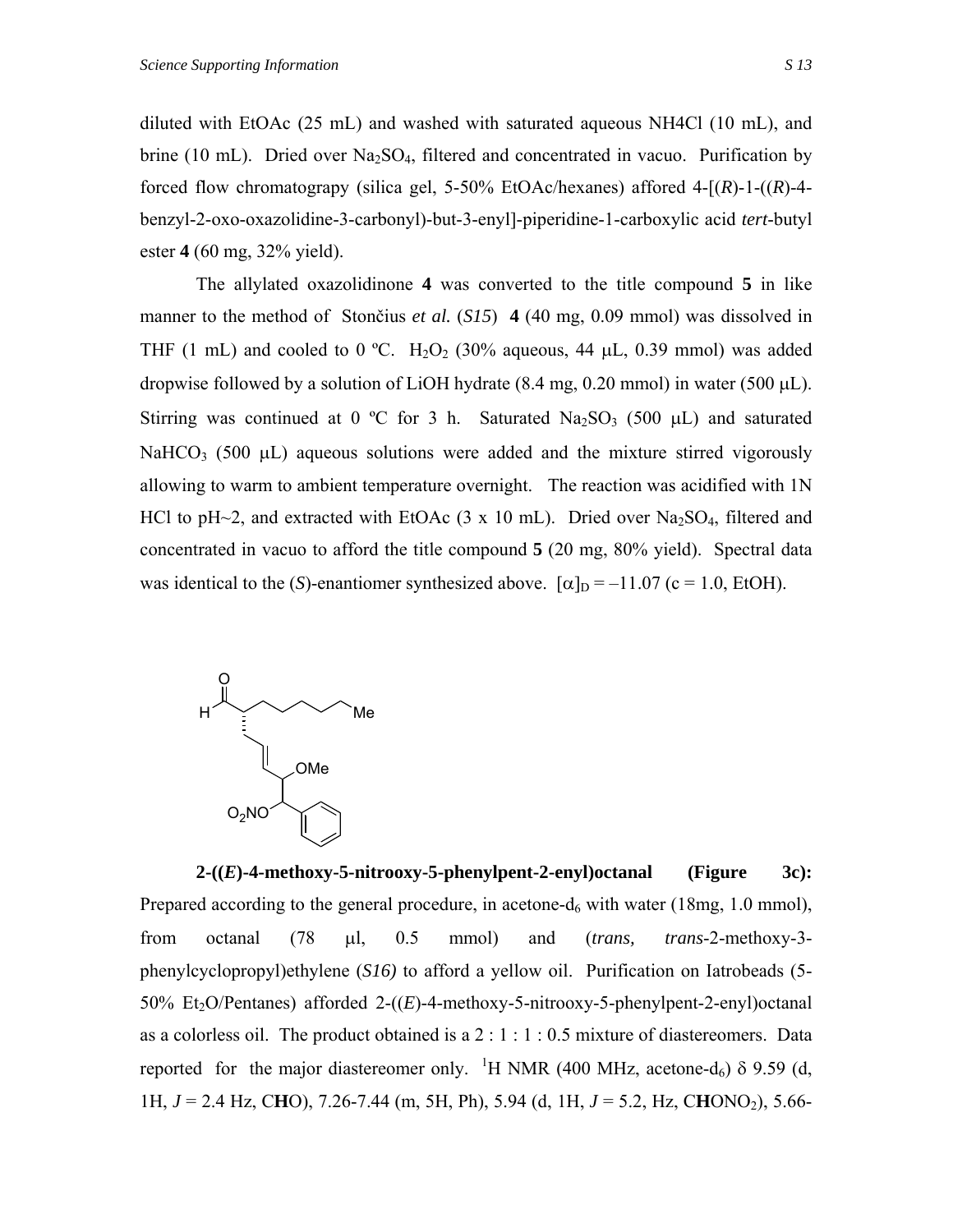5.73 (m, 1H, C**H**=CH), 5.35-5.42 (m, 1H, C**H**=CH), 4.04-4.09 (m, 1H, C**H**-OMe), 3.21 (s, 3H, OC**H**3), 2.36-2.46 (m, 3H, C**H**CHO, C**H**2CH=CH), 1.29-1.66 (m, 10H,  $(CH_2)_{5}CH_3$ ) 0.87-0.89 (m, 3H, CH<sub>3</sub>); <sup>13</sup>C NMR (150 MHz, acetone-d<sub>6</sub>) δ 205.3, 135.9, 130.29, 130.0, 129.7, 129.4, 129.1, 87.5, 83.9, 57.2, 52.3, 34.7, 32.8, 32.5, 30.0, 28.0, 23.8, 14.9.

*tert***-butyl 2-(1-hydroxyoctan-2-yl)-1H-pyrrole-1-carboxylate (Figure 3a):** A solution of the trifluoromethanesulfonic acid salt of (2*S*, 5*S*)-2-*tert*-butyl-5-benzyl-3 methylimidazolidin-4-one (18.0 mg, 0.05 mmol) in DME (1 mL) was prepared in a scintillation vial equipped with a magnetic stir bar at  $-78$  °C under argon. In this order, octanal (32 mg, 0.25 mmol), Boc-pyrrole (125.4 mg, 0.75 mmol), water (18 mg, 1.0 mmol) and CAN (274.1 mg, 0.5 mmol) were added to this mixture. After purging the solution with argon for 1 minute, the reaction mixture was warmed to  $-30^{\circ}$ C and stirred for 12 hours until the reaction was judged to be complete by TLC. The cold reaction mixture was poured into diethyl ether and filtered through iatrobeads and concentrated *in vacuo*. The resulting residue was dissolved in EtOH (3 mL), cooled to 0 °C and stirred with NaBH<sub>4</sub> (19.0 mg, 0.5 mmol) for 1 hour. The reaction was quenched by dropwise addition of saturated NH<sub>4</sub>Cl (5 mL) and the aqueous layer was extracted with Et<sub>2</sub>O ( $2 \times 5$ ) mL). The combined organic layers were dried over MgSO4, filtered and concentrated *in vacuo*. The residue was purified by flash column chromatography (10% ether/pentane) to provide the title compound as colorless oil (62 mg, 84% yield, 84 %ee). The enantiomeric ratio was determined by SFC analysis using a Chiralcel AD-H (25 cm  $\times$ 0.46 cm) column (5% to 50% MeOH, linear gradient, 100 bar, 35 °C oven, 4.0 mL/min); (*R*) isomer  $t_r = 1.55$  min and (*S*) isomer  $t_r = 1.91$  min. <sup>1</sup>H NMR (500 MHz, CDCl<sub>3</sub>)  $\delta$  7.2 (dd, 1H, *J* = 1.8, 3.4 Hz, pyrrole 5**H**), 6.12 (t, 1H, *J* = 3.4 Hz, pyrrole 3**H**), 6.07 (dd, 1H, *J*  $= 1.8$ , 3.4, Hz, pyrrole 4H), 3.7 (m, 3H, CH<sub>2</sub>OH & CH), 1.68 (m, 2H, CH<sub>2</sub>), 1.6 (s, 9H, C(CH<sub>3</sub>)<sub>3</sub>), 1.20-1.36 (m, 8H, CH<sub>2</sub>CH<sub>2</sub>CH<sub>2</sub>CH<sub>2</sub>CH<sub>2</sub>CH<sub>3</sub>), 0.87 (t, 3H,  $J = 7.0$  Hz, CH<sub>3</sub>); <sup>13</sup>C NMR (75 MHz, CDCl<sub>3</sub>) δ 149.81, 136.95, 121.56, 110.77, 110.11, 83.72, 66.22, 39.95, 31.76, 31.41, 29.52, 28.04, 27.27, 22.66, 14,11;  $[\alpha]_D = -9.6^{\circ}$  (c = 1.5, CHCl<sub>3</sub>, 25)  $\degree$ C).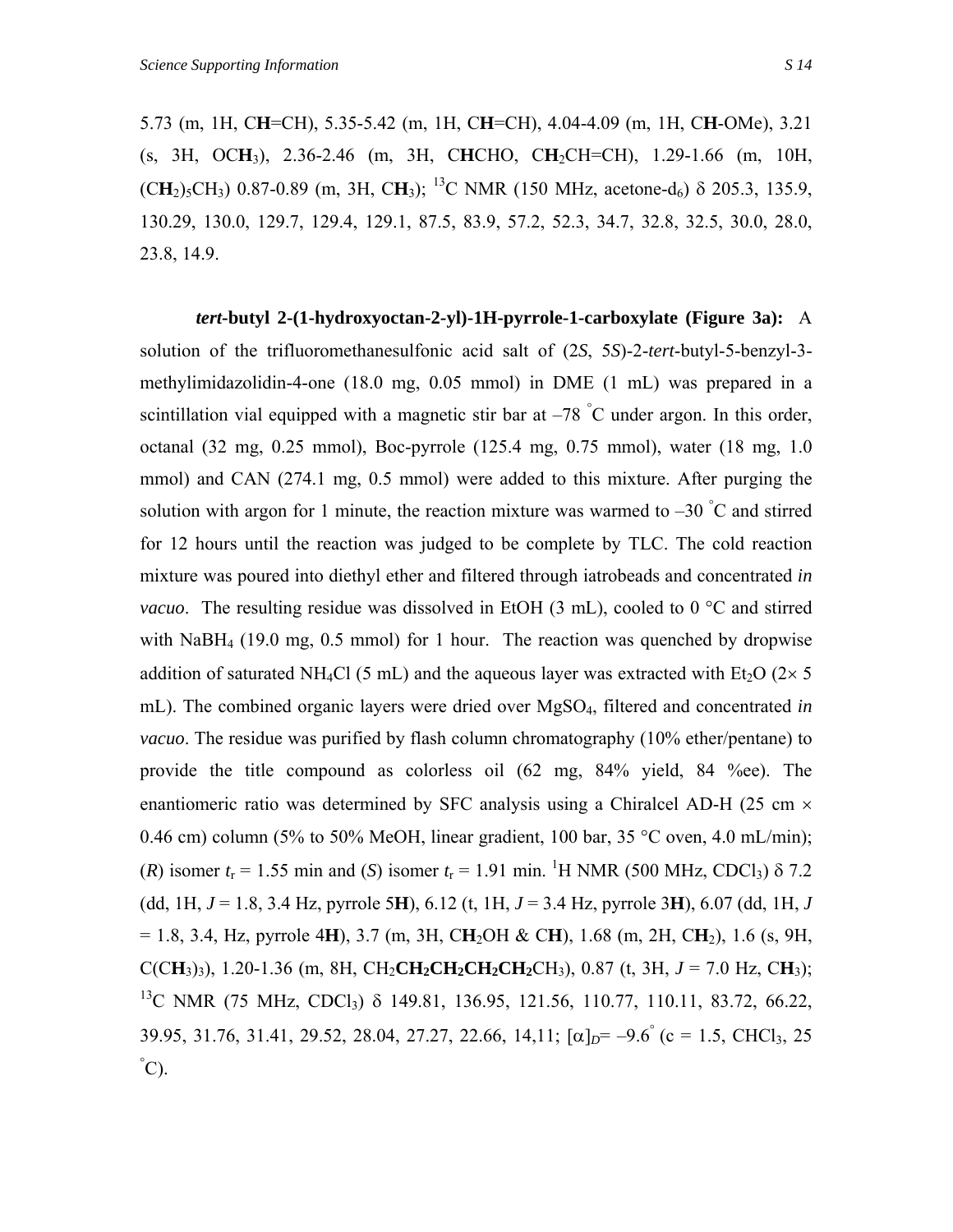## **(1***R***,2***R,***1'***S***)-2-(1'-Chloropropyl)cyclopentanecarbaldehyde (Figure 3b):** A 25 mL round bottomed flask equipped with a large magnetic stir bar was charged with LiCl (125 mg, 5.0 mmol, 5.0 equiv.) and catalyst **1** (42 mg, 0.12 mmol, 0.2 equiv.) in distilled acetone (10 ml, 0.0625M) and water (22 µl, 1.2 mmol, 2.0 equiv.). The resultant slurry was degassed at low temperature prior to being stirred at room temperature for 1 hour. The reaction mixture was then cooled to -20 °C, *cis*-6-nonenal (100 ml, 0.6 mmol, 1 equiv.) added and Ceric Ammonium Nitrate (725 mg, 1.32 mmol, 2.2 equiv.) and the solvent degassed via an evacuation/argon flush which was performed three times, for a period of at least a minute each time. The hetereogenous reaction mixture was stirred at between -20  $\degree$ C and -10  $\degree$ C for 2 hours, ensuring constant agitation throughout the time period. No monitoring of the reaction was performed as exposure to either air or moisture resulted in a compromised yield of desired product. Upon completion the reaction mixture was diluted with  $Et_2O$  to precipitate the catalyst, flushed through a small pad of fluorosil, eluting with  $Et<sub>2</sub>O$  and a small amount of acetone, and then concentrated *in vacuo*. The product was purified by silica gel chromatography (5% Et<sub>2</sub>O/pentane) to yield the title compound as a colourless oil (87 mg, 85% isolated yield, 95% ee for major diastereomer and 90% for minor,  $>8.1$  dr) following silica gel chromatography (5% Et<sub>2</sub>O/pentane). IR (film) 2963, 2873, 1721, 1452, 1218, 808, 668 cm<sup>-1</sup>; <sup>1</sup>H NMR (300 MHz,  $(CDCI_3)$  Major diastereomer  $\delta$  1.04 (t, 3H,  $J = 7.5$  Hz,  $-CH_2CH_3$ ), 1.45-1.96 (m, 8H, -C**H**2C**H2**C**H2**- and **–**C**H2**CH3), 2.69 (m, 1H, -C**H**CH(Cl)CH2-), 2.85 (m, 1H, - C**H**C(O)H), 3.85 (ddd, 1H, *J* = 3.3, 6.6, 9.0 Hz, -C**H**Cl), 9.71 (d, 1H, *J* = 2.1 Hz, - C(O)**H**). Minor diastereomer δ 1.04 (m, 3H, -CH2C**H3**), 1.45-1.96 (m, 8H, -C**H**2C**H2**C**H2** and **–**C**H2**CH3), 2.60 (m, 1H, -C**H**CH(Cl)CH2-), 2.80 (m, 1H, -C**H**C(O)H), 3.94 (ddd, 1H, *J* = 4.5, 4.5, 9.0 Hz, - C**H**Cl), 9.67 (d, 1H, *J* = 1.8 Hz, -C(O)**H**); 13C NMR (75 MHz, CDCl3) Major diastereomer δ 11.1, 25.8, 27.6, 30.4, 31.3, 46.5, 54.8, 69.8, 203.2. Minor diastereomer δ 11.7, 25.2, 27.4, 30.5, 31.3, 45.5, 55.2, 68.9, 203.1; HRMS (EI) exact mass calculated for (C<sub>9</sub>H<sub>15</sub>OCl) requires  $m/z$  174.0811, found  $m/z$  174.0813;  $[\alpha]_D$  = -20.7° (c = 2.0, CHCl<sub>3</sub>); The enantiomeric ratio was determined by GLC using a  $\Gamma$ -TA column (100 $^{\circ}$ C isotherm for 160 minutes, 1 ml/min); major enantiomer t= 45.75 min and minor enantiomer  $t_r = 29.89$  min. The diastereomeric ratio was determined by the same